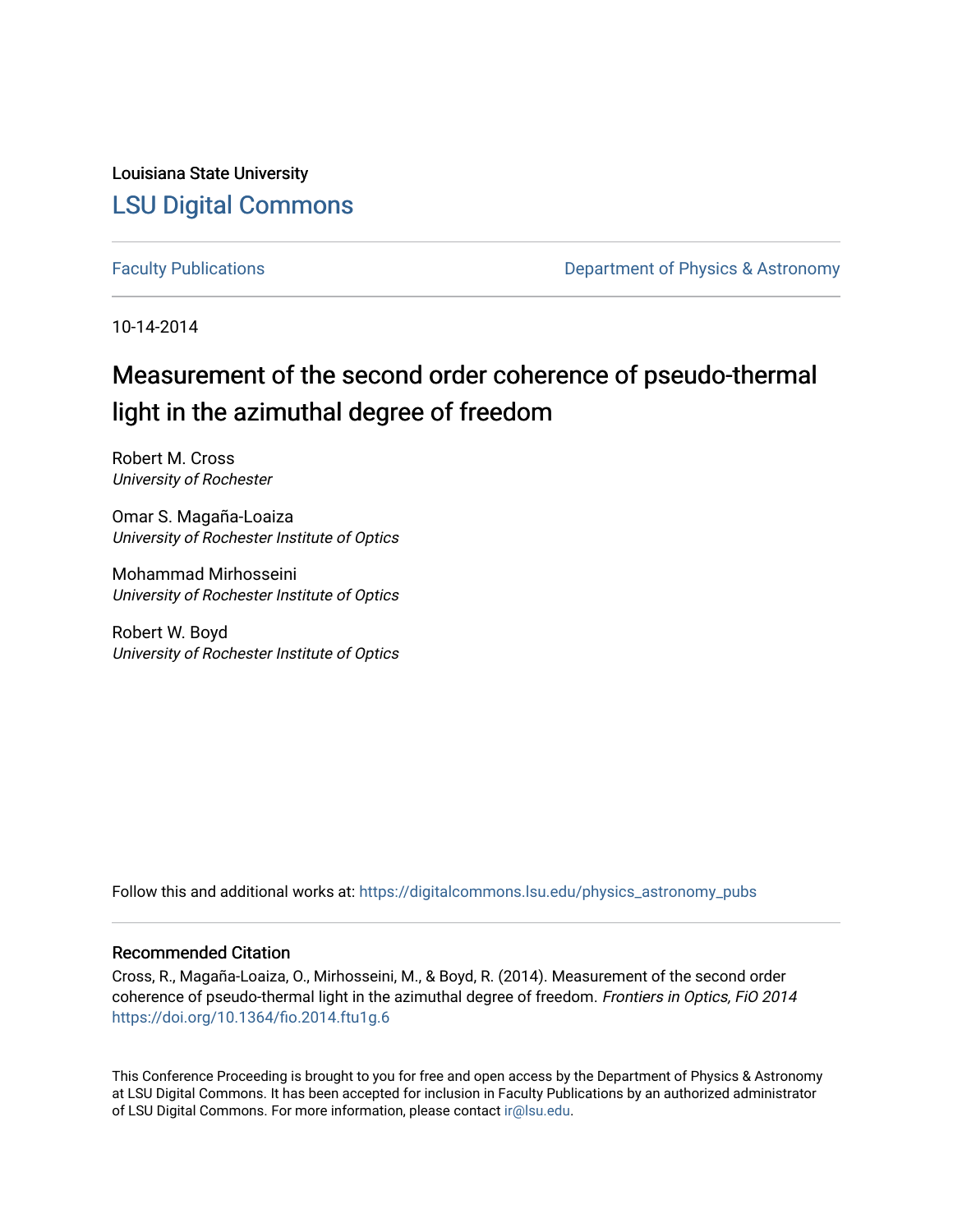## Measurement of the Second Order Coherence of Pseudo-Thermal Light in the Azimuthal Degree of Freedom

Robert M. Cross<sup>1,\*</sup>, Omar S. Magaña-Loaiza<sup>2</sup>, Mohammad Mirhosseini<sup>2</sup>, Robert W.  $Bovd<sup>2,3</sup>$ 

*Department of Physics & Astronomy, University of Rochester, 206 Bausch & Lomb Hall, Rochester, NY 14627, USA The Institute of Optics, University of Rochester, 320 Wilmot Bldg, 275 Hutchison Road, Rochester, NY, 14627, USA Department of Physics, University of Ottawa, Ottawa, Ontario K1N6N5, Canada \*rcross@pas.rochester.edu*

Abstract: Using an angular version of the Hanbury Brown Twiss interferometer, we show for the first time second-order interference in the azimuthal degree of freedom, which exhibits higher resolution fringes than if coherent light were used.

© 2014 Optical Society of America

OCIS codes: 000.1600, 260.3160.

### 1. Introduction

In the last sixty years, light correlations have been a great subject of interest. The so called Hanbury Brown and Twiss (HBT) effect [1], one of the pioneering developments of quantum optics, has motivated a wide variety of research and fundamental questions regarding the nature of light. Besides HBT, many other experiments aiming to characterize correlations in different degrees of freedom involve a series of measurements of the second-order coherence function,  $g^{(2)}$ . Remarkable examples include the study of correlations of two photons in both the spatial and temporal domains [2, 3]. Despite the interesting physics that light carrying orbital angular momentum involves, correlations of thermal light in the azimuthal degree of freedom have not yet been studied.

Previous works on classical correlations of thermal light used a rotating ground glass plate to mimic a source of thermal light [2]. We use a new technique to encode amplitude and phase information onto a fast digital micromirror device (DMD) [4]. This allow us to impart a laser beam with certain qualities of thermal light using Kolmogorov phase screens. Kolmogorov phase screens are used to simulate the distortion effects on wavefronts of light caused by propagation in turbid or random media. This model permits one to simulate a more realistic source of thermal light in a controlled and flexible manner. Our objective is the study of second-order interference of thermal light in the azimuthal degree of freedom.

#### 2. Experiment

Our experimental setup can be considered to be an angular version of the HBT interferometer. As shown in Fig. 1, we first collimate a HeNe laser onto a DMD which rapidly displays pregenerated Kolmogorov screens. At the DMD,



Fig. 1. Experimental setup

the beam gains a random phase component that is determined by Kolmogorov statistics. The beam is focused down, after which the first diffraction order is picked by an aperture. The beam illuminates a spatial light modulator (SLM) that performs two functions. We encode amplitude and phase information into a binary grating that is displayed on the SLM. The grating includes an angular double slit aperture multiplied by a forked hologram that projects the beam onto an orbital angular momentum component. The first positive and negative diffraction orders from the SLM are collected